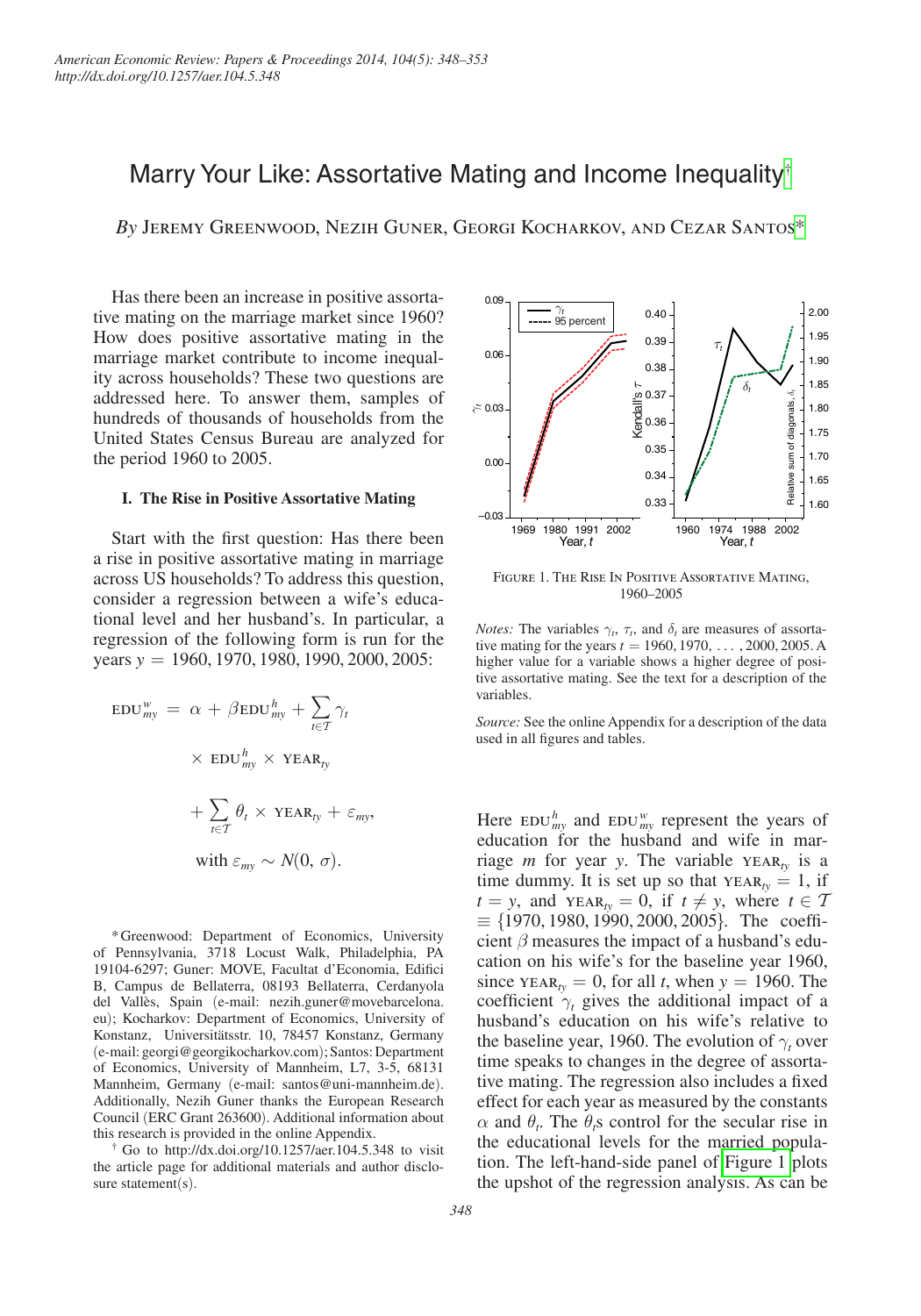seen,  $\gamma_t$  rises over time, implying that the degree of assortative mating has increased.

The levels of education are collapsed into five categories for the rest of the analysis: less than high school (*HS*−), high school (*HS* ), some college (*C*−), college (*C* ), and post college  $(C+)$ . Kendall's  $\tau$  rank correlation is computed between a husband's and wife's education for each year. The changes in Kendall's  $\tau$  over time are illustrated in Figure 1, right-hand-side panel. While the series displays some nonmonotonicity, Kendall's  $\tau$  is clearly higher in 2005 relative to 1960.

Last, the pattern of assortative mating between a husband's and wife's educational levels can be examined in a contingency table, as the upper panel in [Table 1](#page-2-0) does. Each cell in the contingency table for a year gives the observed fraction of married households that occurs in that educational pairing. The diagonal of the contingency table describes the matches that occur when husband and wife have identical educational levels. One can also construct the contingency tables that would obtain for each year if husbands and wives matched randomly. These are presented in the online Appendix for the years 1960 and 2005. Take the sum along the diagonal for each of these two types of matches, actual and random. Next, compute the ratio of the actual to random matches and denote it by  $\delta$ . This ratio is also plotted in Figure 1, right-handside panel, for the years  $1960, 1970, \dots, 2005$ . First, as can be seen, there is positive assortative mating. That is, the ratios are larger than one, implying that the number of matches between husband and wife with the identical education level is larger than what would occur if matching was random. Second, they increase over time. Greenwood et al. (2012) present a structural model of this rise in positive assortative mating.

#### **II. Assortative Mating and Income Inequality**

Turn to the second question: How does marital sorting affect household income inequality? Interest in this question is not without precedence. For example, Cancian and Reed (1998) and Schwartz (2010) both conclude that an increase in assortative mating has led to a rise in income inequality. Fernández and Rogerson (2001) study a model of intergenerational mobility and show that higher marital sorting significantly increases long-run inequality. The current research addresses this question using an accounting-based methodology, which is quite different from other studies. Some income statistics for married households by educational class are presented in the lower panel of Table 1. Each cell gives the married household's income *relative* to mean income in the economy across *all* households, married and/or single. In 1960 if a woman with a less-than-high-school education (*HS*−) married a similarly educated man their household income would be 77 percent of mean household income. If that same woman married a man with a college education (*C*) then household income would be 123 percent of the mean. Alternatively, in 2005 if a woman with post-college education (*C*+) marries a man with a less-than-high-school education their income would be 92 percent of mean household income. This rises to 219 percent if her husband also has a post-college education. So, at some level, sorting matters for household income.

#### A. *Constructing Lorenz Curves and Gini Coefficients*

Let  $f_{ij}$  denote the fraction of households in the United States that are of type *i* in income percentile  $j$  and  $r_{ij}$  represent the income of such a household relative to mean household income. The percentile index *j* is expressed in terms of fractions (e.g., 0.10 instead of 10). The types are classified as follows: There are married and single households. In a married household each person is indexed by one of the above educational levels. The wife is also categorized by whether she works or not. Singles are just classified by their educational levels. There are ten income percentiles (deciles) so  $j \in \{0.1, 0.2, ..., 1.0\}$ . This leads to 550 (*i*, *j*)-combinations of households in total for each year. The share of aggregate income that percentile *j* accounts for,  $s_j$ , is given by  $s_j$  $=\sum_i f_{ij} r_{ij}$ . The cumulative share of income at percentile *p* is thus  $l_p \equiv \sum_j^p s_j = \sum_j^p \sum_i f_{ij} r_i$ . A Lorenz curve plots  $l_p$  against  $p = \sum_j^p \sum_i f_{ij}$ . The Gini coefficient, *g*, is twice the area between the Lorenz curve and the 45º line. If *p* moves continuously then the Gini coefficient is defined by  $g = 2 \int_0^1 |l_p - p| dp$ , where  $0 \le g \le 1$ . A higher value for *g* implies a greater degree of income inequality. The Lorenz curve and Gini coefficient are clearly functions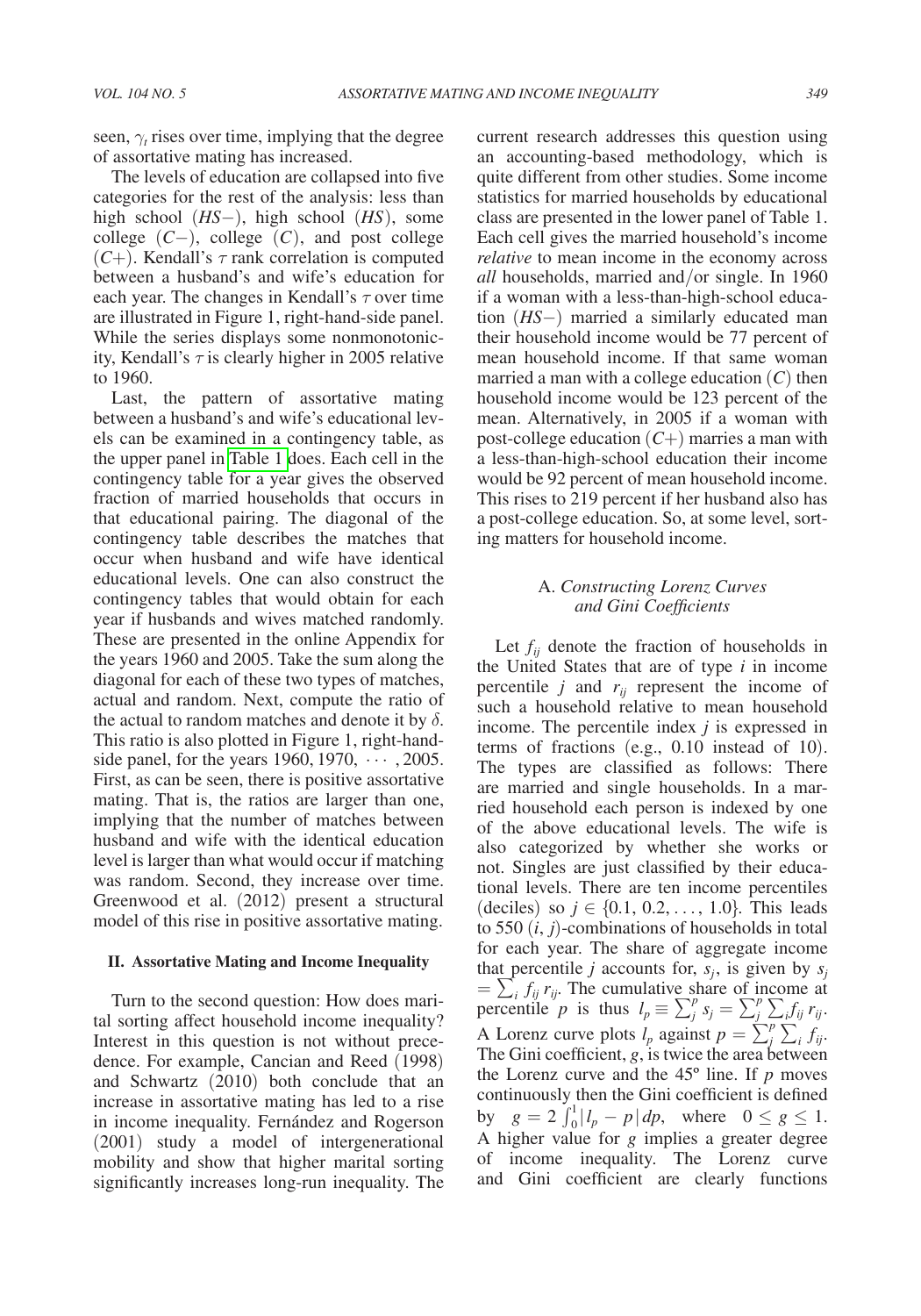|                              | Marital sorting by educational pairing |       |       |              |       |  |  |
|------------------------------|----------------------------------------|-------|-------|--------------|-------|--|--|
| Husband                      |                                        | Wife  |       |              |       |  |  |
|                              | $HS-$                                  | HS    | $C -$ | $\mathsf{C}$ | $C+$  |  |  |
| 1960                         |                                        |       |       |              |       |  |  |
| $HS-$                        | 0.323                                  | 0.138 | 0.019 | 0.004        | 0.001 |  |  |
| <b>HS</b>                    | 0.076                                  | 0.165 | 0.028 | 0.008        | 0.002 |  |  |
| $C -$                        | 0.018                                  | 0.051 | 0.027 | 0.008        | 0.002 |  |  |
| $\mathcal{C}$                | 0.005                                  | 0.027 | 0.019 | 0.018        | 0.003 |  |  |
| $C+$                         | 0.003                                  | 0.016 | 0.017 | 0.016        | 0.008 |  |  |
| Marginal distribution, wives | 0.425                                  | 0.396 | 0.110 | 0.054        | 0.016 |  |  |
| 2005                         |                                        |       |       |              |       |  |  |
| $HS-$                        | 0.039                                  | 0.031 | 0.010 | 0.003        | 0.001 |  |  |
| HS                           | 0.023                                  | 0.192 | 0.082 | 0.037        | 0.012 |  |  |
| $C -$                        | 0.005                                  | 0.065 | 0.088 | 0.047        | 0.016 |  |  |
| $\mathcal{C}$                | 0.002                                  | 0.030 | 0.045 | 0.104        | 0.037 |  |  |
| $C+$                         | 0.001                                  | 0.010 | 0.018 | 0.050        | 0.053 |  |  |
| Marginal distribution, wives | 0.070                                  | 0.329 | 0.242 | 0.241        | 0.118 |  |  |
|                              | Marital income by educational pairing  |       |       |              |       |  |  |
| 1960                         |                                        |       |       |              |       |  |  |
| $HS-$                        | 0.765                                  | 0.918 | 1.040 | 1.243        | 1.395 |  |  |
| HS                           | 0.935                                  | 1.031 | 1.148 | 1.344        | 1.581 |  |  |
| $C-$                         | 1.071                                  | 1.185 | 1.278 | 1.442        | 1.593 |  |  |
| $\mathcal{C}$                | 1.234                                  | 1.349 | 1.420 | 1.529        | 1.673 |  |  |
| $C+$                         | 1.357                                  | 1.476 | 1.568 | 1.631        | 1.764 |  |  |
| 2005                         |                                        |       |       |              |       |  |  |
| $HS-$                        | 0.409                                  | 0.586 | 0.692 | 0.904        | 0.918 |  |  |
| HS                           | 0.554                                  | 0.827 | 0.932 | 1.166        | 1.327 |  |  |
| $C -$                        | 0.661                                  | 0.958 | 1.042 | 1.255        | 1.434 |  |  |
| $\mathsf{C}$                 | 0.852                                  | 1.250 | 1.335 | 1.600        | 1.793 |  |  |
| $C+$                         | 1.303                                  | 1.495 | 1.666 | 1.896        | 2.193 |  |  |

<span id="page-2-0"></span>Table 1—Contingency Tables: Assortative Mating and Income by Educational Class

*Notes:* In the top panel each cell gives the observed fraction of married households that lie in the indicated educational pairing between husbands and wives. In the bottom panel a cell denotes household income for a pairing relative to mean income across all households. Household income in each cell is adjusted by an equivalence scale to account for the differences in household size (including children). The row marked marginal distribution gives the fraction of females in each educational category; i.e., the marginal distribution over education for females.

*Source:* Again, see the online Appendix for a description of the data used in all figures and tables.

of the  $f_{ij}$ s and the  $r_{ij}$ s, for all *i* and *j*, so write  $l_p = \text{Lorenz}_p({f_{ij}}, {r_{ij}})$  and  $g = \text{Gini}({f_{ij}}, {r_{ij}}).$ 

The Lorenz curves for 1960 and 2005 are pictured in the left-hand-side panel of [Figure 2.](#page-3-0) They show a rise in inequality. The Gini coefficient rises from 0.34 to 0.43. The right-handside panel shows the relative income for each percentile. In 1960 a household at the tenth percentile earned 16 percent of mean income. This dropped to 8 percent in 2005. A household in the

ninetieth percentile earned 251 percent of mean income in 1960 versus 317 percent in 2005. Incomes are more polarized in 2005. The change in wages across individuals is the primary driver of this increase in income inequality.

#### B. *Assortative versus Random Matching*

Suppose that matching was random instead of assortative. What would have happened to the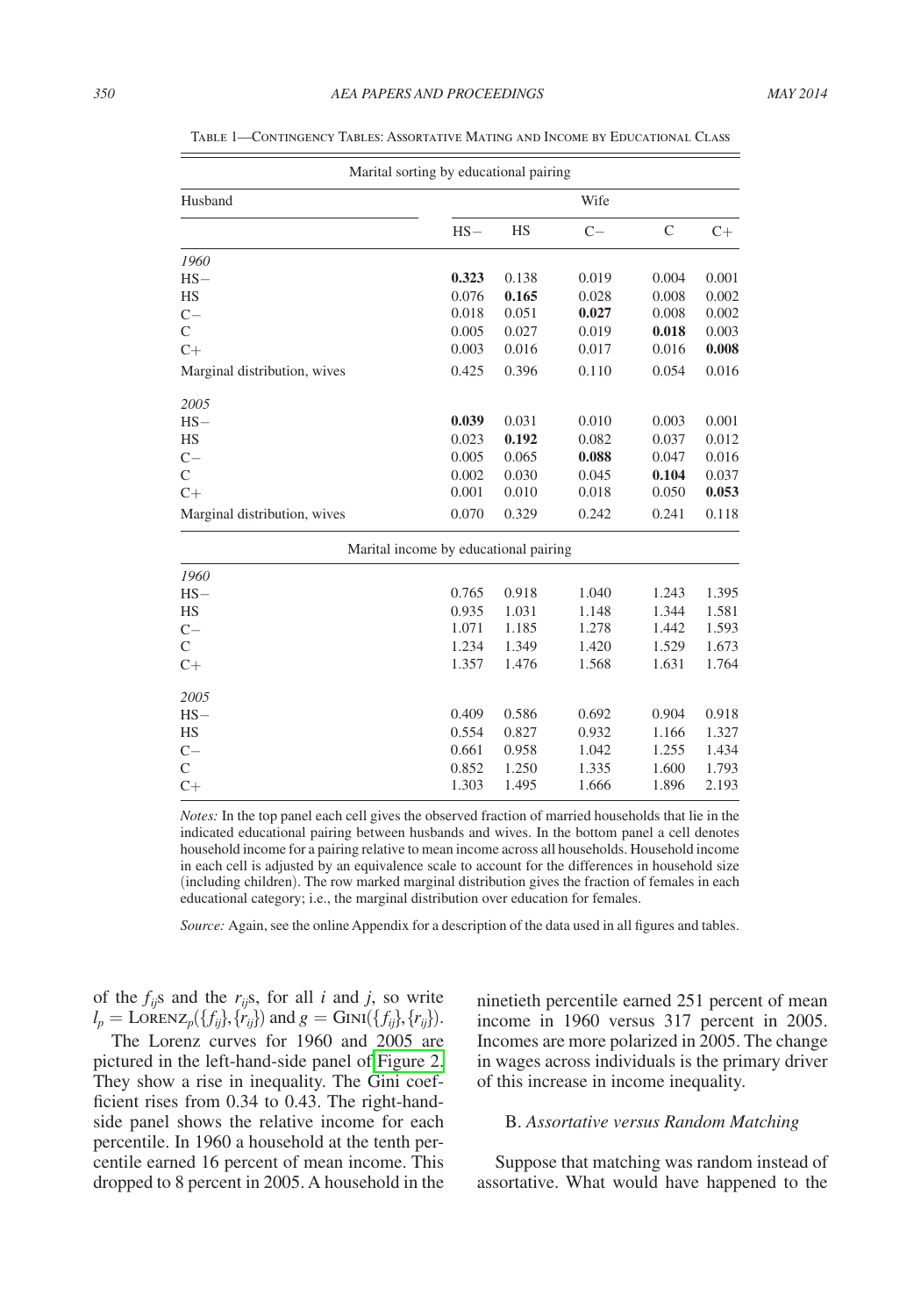<span id="page-3-0"></span>

Figure 2. Income Inequality, 1960 and 2005

*Notes:* The right-hand-side panel shows average income for a household in the *j*-th percentile relative to mean household income in the economy. The left-hand-side panel shows the Lorenz curves for 1960 and 2005. See the online Appendix for more detail on how the Lorenz curves are constructed.

income distributions in 1960 and 2005? To do this experiment the observed patterns of matching for married couples shown in the contingency tables are replaced by the patterns that would occur if matching was random—again, see the online Appendix for the random matching contingency tables. Let  $M$  represent that set of indices for married couples and  $S$  be the set for singles. The experiment involves replacing the observed  ${f_{ii}}$ s for  $(i, j) \in \mathcal{M}$  with the set that would obtain if matching was random, denoted by  $\{\tilde{f}_{ij}\}$  for  $(i, j) \in \mathcal{M}$ . The counterfactual Lorenz curve and Gini coefficient are given by  $L$ OREN $Z_p({f_i'}_j,{r_i}_j)$ and GINI  $({f'_{ij}}{}, {r_{ij}})$ , where  ${f'_{ij}} \equiv {\tilde{f}_{ij}}_{\mathcal{M}} \cup {\tilde{f}_{ij}}_{\mathcal{S}}$ .

The results of the counterfactual experiment are interesting. Moving from the observed pattern of assortative matching in 1960 to a random pattern has little discernible impact on income inequality. The Gini coefficient drops only slightly to 0.33. Repeating the experiment for 2005 has a marked impact on the income distribution, that is shown in the left-hand-side panel of Figure 3. As can be seen, the Lorenz curve shifts in and the Gini drops from 0.43 to 0.34. (The analogous diagram for 1960 is not shown since the shift in the Lorenz curve is not noticeable.) Why does this experiment affect the Lorenz curve for 2005 but not 1960? This question will be addressed now.



Figure 3. Assortative versus Random Mating, 2005

*Notes:* The left-hand-side panel shows the Lorenz curves in 2005 both for the data and when matching is random. The right-hand-side panel shows the Lorenz curves in 2005 both for the data and when matching is done according to a contingency table for 1960 that is standardized using the 2005 marginal distributions over education for men and women.

### C. *Matching and Married Female Labor-Force Participation*

For positive assortative matching to have an impact on income inequality married females must work. Married females worked more in 2005 than 1960. The right-hand-side panel of Figure 4 shows married female labor-force participation by percentile. As can be seen, across all income percentiles labor-force participation was higher in 2005 versus 1960, but the increase is most precipitous at the highest percentiles. For example, at the eightieth percentile 42 percent of married women worked in 1960. This rose to 77 percent in 2005. At the twentieth percentile the numbers are 25 and 34 percent. The left-hand-side panel of [Figure 4](#page-4-0) shows the contribution of the wife's labor income to household labor income, again by percentile. The wife's contribution to household labor income is significantly larger in 2005 relative to 1960. This share rises with the income percentile. At the eightieth percentile the share that married women provided to household income rose from 16 to 34 percent, and from 13 to 25 percent at the twentieth percentile.

To examine the impact of married female labor-force participation (MFLP) and sorting on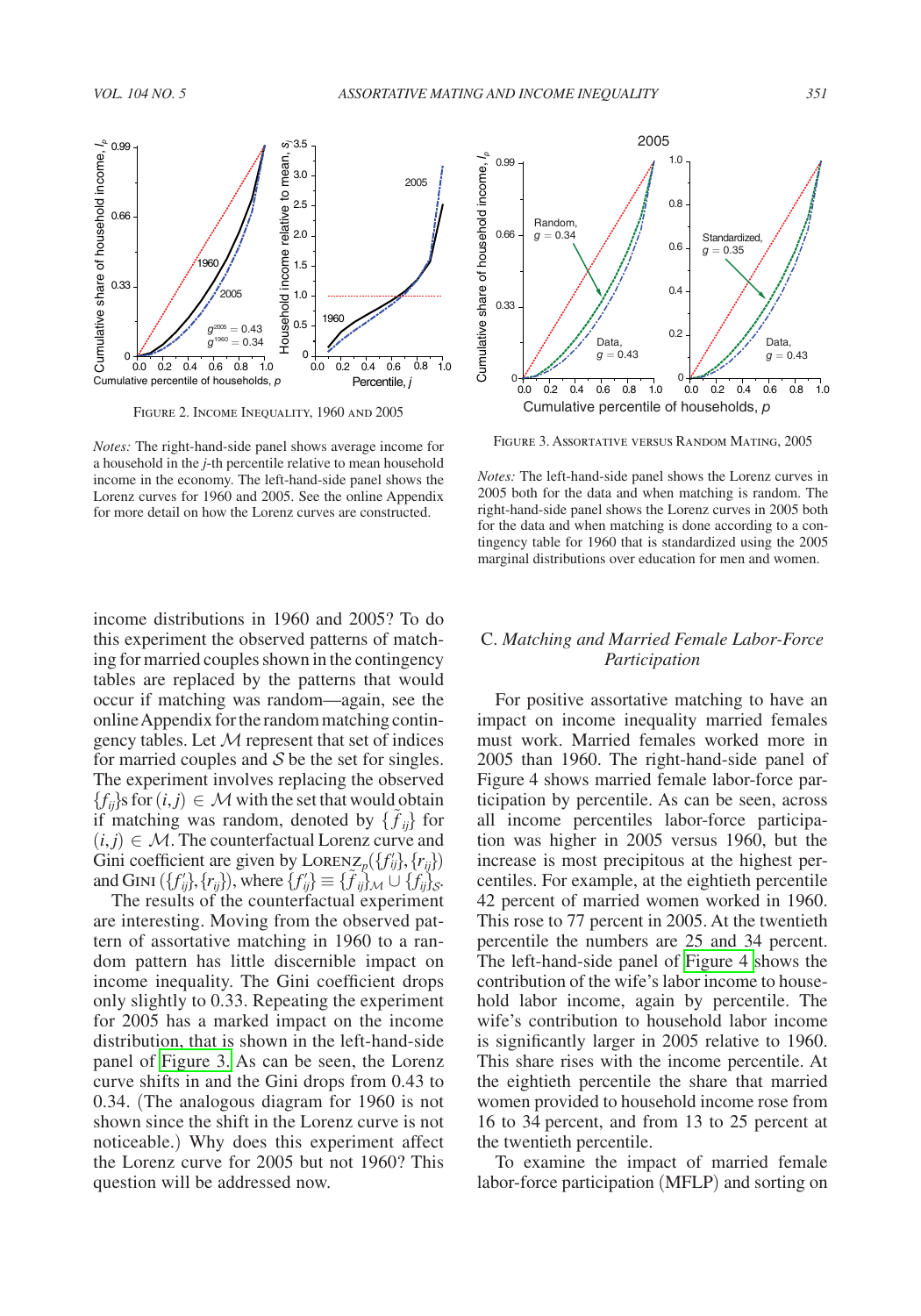<span id="page-4-0"></span>

Figure 4. Married Female Labor-Force Participation, 1960 and 2005

*Notes:* The right-hand-side panel shows married female labor-force participation by income percentile for 1960 and 2005. The left-hand-side panel illustrates the share of the wife's labor income in household labor income

income inequality, undertake this thought experiment. Assume that matching is random in the years 1960 and 2005 with one twist: assume that in 1960 married women participate in the labor force at their 2005 levels and that in 2005 they work at their 1960 levels. The resulting Gini coefficients are 0.32 and 0.44. When matching is random, married female labor-force participation has a significant dampening effect on income inequality for the year 2005. Random sorting works to equalize incomes across households in 2005 because it diversifies income across husbands and wives. But, this effect is only operational to the extent that married women work. (That is, for 2005 compare 0.34 with 0.44.) Random matching has less of an effect in 1960 than in 2005. Incomes are less polarized in 1960, as Figure 1 and the lower panel of Table 1 both show.

Another interesting question to ask is what would have happened to income inequality if couples in 2005 matched as in 1960. That is, replace the 2005 contingency table with the 1960 one. This experiment is somewhat tricky to operationalize. In 2005 people were much more educated than in 1960. The fractions of wives (husbands) in the various educational groups can be obtained by summing each column (row) across the rows (columns). In other words, the marginal distributions for husbands and wives linked with the contingency tables have changed across 1960 and 2005. The marginal distributions for females are shown in Table 1, upper panel. The rise in educational attainment for females is readily apparent.

*Standardized* contingency tables for the years 1960 and 2005 can be constructed to control for this. The essential idea is that shifts in the marginal distributions across non-standardized contingency tables can distort the comparison of the core patterns of association between the variables in the tables. Using the iterative procedure outlined in Mosteller (1968), a contingency table for 1960 can be computed using the 2005 marginal distributions over educational categories for husbands and wives. Another one can be built for 2005 using the 1960 marginal distributions. (These standardized contingency tables, and the method for generating them, are presented in the online Appendix.) A comparison of the 1960 contingency table from the data with the standardized one for 2005 shows an increase in assortative mating. The (straight) sum of the diagonals rises from 0.54 to 0.60. (A comparison of the 1960 standardized contingency table with the one in the data for 2005 also shows an increase along the diagonal from 0.44 to 0.48.) The Gini coefficients associated with these two standardized tables are 0.34 and 0.35. Therefore, if people matched in 2005 according to the 1960 standardized mating pattern there would be a significant reduction in income inequality; i.e., the Gini drops from 0.43 to 0.35. The inward shift in the Lorenz curve is shown in the right-hand-side panel of Figure 3.

Last, take the 1960 standardized table and additionally impose the 2005 levels of married female labor-force participation. Likewise, force the 1960 levels of married female labor-force participation on the 2005 standardized contingency table. Now, the Gini coefficients are 0.33 and 0.44. Income inequality rises for 2005 (from 0.35 to 0.44). By shutting down married female-labor participation for 2005 income inequality worsens. The Lorenz curve for this experiment virtually lies on top of the one from the data for 2005 (but shifts very slightly outward), so it is not shown in Figure 3. This illustrates the importance of married female labor-force participation for understanding income inequality. The results of the experiments are catalogued in [Table 2.](#page-5-0)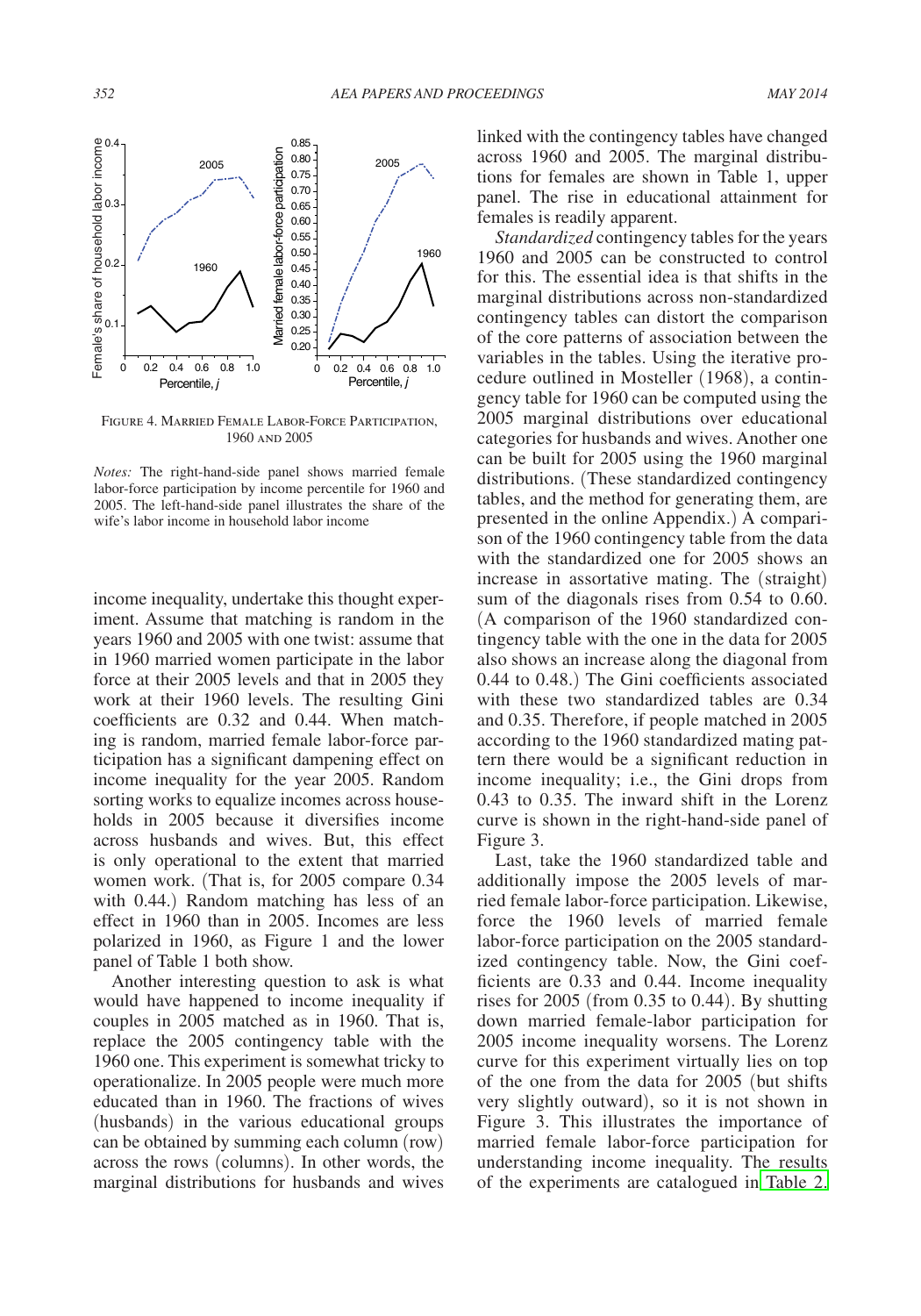<span id="page-5-0"></span>Table 2—Gini Coefficients, Data and Experiments

| Basis for Gini coefficient       | 1960 | 2005 |
|----------------------------------|------|------|
| Data                             | 0.34 | 0.43 |
| Random Matching                  | 0.33 | 0.34 |
| $Random + 2005 MFLP$             | 0.32 |      |
| $Random + 1960 MFLP$             |      | 0.44 |
| Standardized table               | 0.34 | 0.35 |
| Standardized table $+$ 2005 MFLP | 0.33 |      |
| Standardized table $+$ 1960 MFLP |      | በ 44 |

*Note:* The online Appendix contains additional information on the methodology used to generate this table.

So, if people matched in 2005 according to the standardized mating pattern observed in 1960, which showed less positive assortative matching, then income inequality would drop because income is more diversified across husband and wife. For this effect to function females need to work in 2005, as they did, or diversification in household income can't operate.

#### REFERENCES

- **Cancian, Maria, and Deborah Reed.** 1998. "Assessing the Effects of Wives' Earnings on Family Income Inequality." *Review of Economics and Statistics* 80 (1): 73–79.
- **Fernández, Raquel, and Richard Rogerson.** 2001. "Sorting And Long-Run Inequality." *Quarterly Journal of Economics* 116 (4): 1305–41.
- **Greenwood, Jeremy, Nezih Guner, Georgi Kocharkov, and Cezar Santos.** 2012. "Technology and the Changing Family: A Unified Model of Marriage, Divorce, Educational Attainment and Married Female Labor-Force Participation." National Bureau of Economic Research Working Paper 17735.
- **Mosteller, Frederick.** 1968. "Association and Estimation in Contingency Tables." *Journal of the American Statistical Association* 63 (321): 1–28.
- **Schwartz, Christine R.** 2010. "Earnings Inequality and the Changing Association between Spouses' Earnings." *American Journal of Sociology* 115 (5): 1524–57.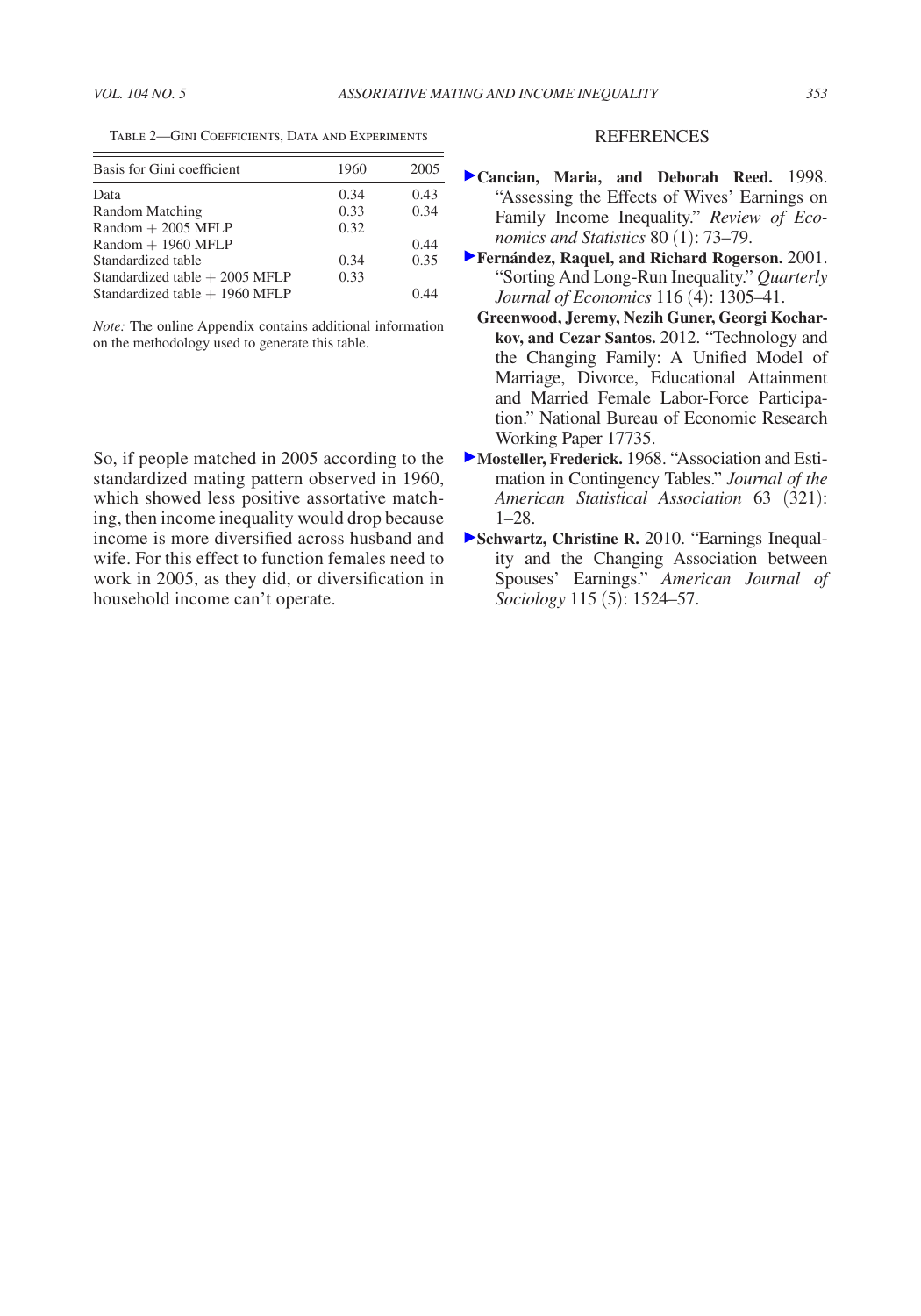#### ONLINE APPENDIX: GREENWOOD, GUNER, KOCHARKOV AND SANTOS (2014)

#### *A1. Data*

The data used for this paper is freely available from the Integrated Public Use Microdata Series (IPUMS) website. The samples used in this study are taken from the 1 percent sample of the Census for the years 1960, 1970, 1980, 1990, 2000 and the American Community Survey (ACS) for the year 2005. The following variables were included for every year: year or the survey (variable name: year), spouse location flag (sploc), number of family members in the household (famsize), number of children in the household (nchild), age (age), sex (sex), marital status (marst), educational attainment (educ), employment status (empstat), total family income (ftotinc), wage and salary income (incwage). Only singles and married couples that are 25 to 54 years old are considered. The adults in these households either live by themselves or with their children, who are less than 19 years old. Households in which there are other members such as grandparents, uncles/aunts, or other unrelated individuals are excluded. Households with subfamilies of any other type are also excluded from the analysis. Finally, widows, widowers and married individuals whose spouses are absent are excluded as well. Income variables are restricted to be non-negative.

There are 560 types of households used in the analysis. Households are broken down into finer categories than are reported in the text. In principle, this doesn't affect the analysis, since the finer classifications can be combined to attain the more aggregated ones. Following a counterfactual experiment, some households are moved into new income percentiles. So, in practice the finer classification allows more accurate re-sorting into the various income percentile when conducting the counterfactual experiments. Households are classified into different types as follows:

- 1) Marital status: married, never married males, never married females, divorced males, divorced females.
- 2) Education: less than high school, high school, some college, college, more than college. For married households, both the husband and wife will have one of these educational levels.
- 3) Market work: work, does not work. For married households both the husband and wife will have one of these levels of labor market activity.
- 4) Children: no children, 1 child, 2 children, more than 2 children.

Finally, households are divided into 10 deciles. So, for every year, there are  $5,600$   $(i, j)$ -combinations of household types/deciles.

#### *A2. The Lorenz Curve and Gini Coefficient*

Think of a sample of different household types,  $i \in \{1, 2, ..., m\}$ , situated in different percentiles,  $j \in \mathcal{J}$ , of the income distribution. Again, *j* is expressed as a fraction. Define  $f_{ij}$  as the fraction of households that are of type-*i* in income percentile *j*. Let  $r_{ij}$  represent household  $(i, j)$ 's income,  $y_{ij}$ , *relative* to mean income, *y*. Each household's income is adjusted to a per-adult-equivalent basis using the OECD modified equivalence scale, which counts the first adult as 1, the second adult as 0.5 and each child as 0.3 adults. Equivalized households incomes are then divided by mean household income across the whole sample.

The share of income earned by percentile *j* is

$$
s_j = \sum_i f_{ij} r_{ij}.
$$

The Lorenz curve is derived by plotting the cumulative shares of the population indexed by percentile *p*,

$$
p = \sum_{j}^{p} \sum_{i}^{m} f_{ij}
$$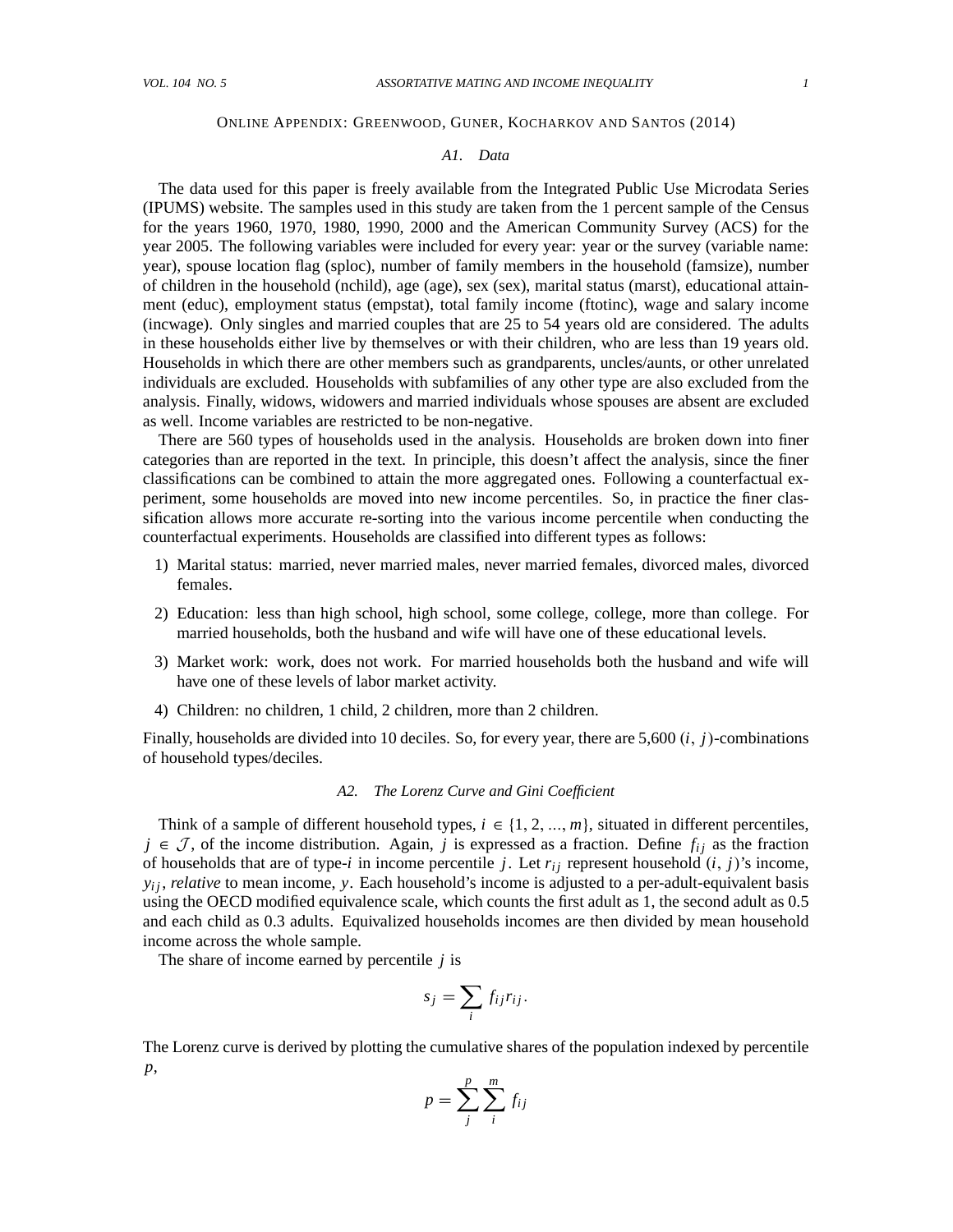

FIGURE A1. THE LORENZ CURVE AND GINI COEFFICIENT

*Note:* The figure shows the construction of a Lorenz curve when there are four percentiles (quartiles). The Gini coefficient is twice the area between the 45 degree line and the Lorenz curve.

on the *x*-axis, against the cumulative share of income indexed by percentile *p*,

$$
l_p = \sum_j^p s_j,
$$

on the *y*-axis. Suppose that the unit interval is split up into *n* equally sized segments. Then, *j*  $\in \mathcal{J} = \{1/n, \cdots, 1 - 1/n, 1\}.$ 

Take the example of  $n = 4$  (quartiles). The Lorenz curve described above is plotted in Figure 1. The Gini coefficient associated with the Lorenz curve equals twice the area between the Lorenz curve and the 45-degree line. Alternatively, the coefficient can be calculated as equaling  $1 - 2\Delta$ , where  $\Delta$ is the area below the Lorenz Curve. In the case of quartiles the area  $\Delta$  is the summation of the areas of the right triangle *A*, the right trapezoids *B*, *C*, and *D*. The coordinates on the *x*-axis are given by 0,  $p_1 = 0.25$ ,  $p_2 = 0.5$ ,  $p_3 = 0.75$ , and 1.0. The *y*-axis coordinates of the Lorenz curve are given by 0, *l*0:25, *l*0:5, *l*0:75, and 1:0.

Then, using the formulas for the geometric areas *A*, *B*, *C*, and *D*, the Gini coefficient, *g*, can be derived as

$$
g = 1 - 2\left(\underbrace{\frac{p_1l_1}{2}}_{\text{Area }A} + \underbrace{\frac{(l_1 + l_2)(p_2 - p_1)}{2}}_{\text{Area }B} + \underbrace{\frac{(l_2 + l_3)(p_3 - p_2)}{2}}_{\text{Area }C} + \underbrace{\frac{(l_3 + 1)(1 - p_3)}{2}}_{\text{Area }D}\right).
$$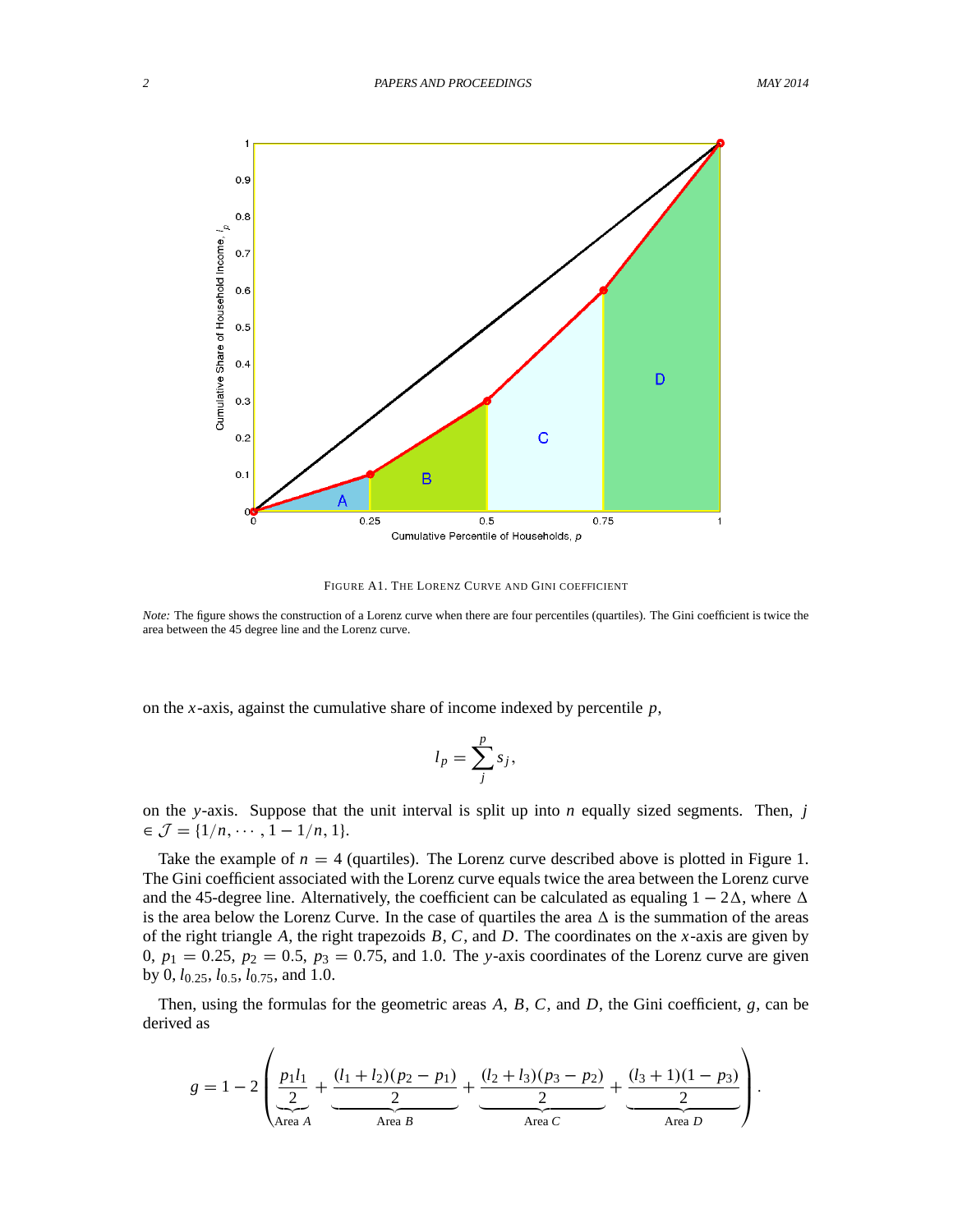After rearranging and canceling out terms, the expression for the Gini coefficient can be simplified to

$$
g = (p_1l_2 - p_2l_1) + (p_2l_3 - p_3l_2) + (p_3 - l_3).
$$

The cumulative shares of the population, the *p*'s, are based on quartiles; i.e.,  $p_1 = 1/4$ ,  $p_2 =$  $2/4, \cdots$ . Thus, above expression can be rewritten as

$$
g = \frac{1}{4} [(l_2 - 2l_1) + (2l_3 - 3l_2) + (3 - 4l_3)].
$$

In the more general case of *n* percentiles, the Gini coefficient equals

$$
g = \sum_{p=1/n}^{1-1/n} [pl_{p+1} - (p+1/n)l_p].
$$

The version of this formula for an arbitrary number of income groups of any size and an arbitrary number of sub-populations (types) is presented in Rao (1969).

## *A3. Counterfactual Experiments*

#### IMPOSING RANDOM MATCHING

Random matching can be imposed on the demographic structure of the U.S. population for each of these years in the sample. Table A1 presents the contingency tables that would occur if matching had been random in 1960 and 2005. Counterfactual Gini coefficients can then be computed. How is this done?

First a bit of notation. Take the distribution of household,  $\{f_{ij}\}\$ . Recall that married households are indexed by the education of the husband, the education of the wife, their labor-force participation, and the number of children in the household. Let the sets  $\mathcal{M}_{E_H}$  contain the indices of all married households with a husband who has the educational level,  $E_H \in \{HS-, HS, C-, C, C+\}$ , where *HS* – refers to a less-than-high-school educated person, *HS* refers to someone with a high-school education,  $C -$  is some college, C is college, and  $C +$  is more-than-college educated. Similarly, the sets  $M_{E_W}$  contain married households with different educational levels for wives,  $E_W$ . Furthermore,  $M_{LFP_H}$  ( $M_{LFP_W}$ ) contain all the married households with a husband's (wife's) labor-force participation status  $LFP_{H(W)} \in \{WORK_{H(W)}, \neg WORK_{H(W)}\}$ . Finally, the set  $\mathcal{M}_{KIDS}$  contain married households with a particular number of children  $KIDS \in \{0, 1, 2, 2+\}$ . The set of all married households with a particular mix of the education,  $\mathcal{M}_{E_H,E_W}$ , for the husband and the wife reads

$$
\mathcal{M}_{E_H,E_W} = \mathcal{M}_{E_H} \cap \mathcal{M}_{E_W}.
$$

Let  $M$  represent the set containing all of the different types of married households. Clearly,

$$
\mathcal{M} = \bigcup_{E_H, E_W, LFP_H, LFP_W, KIDS} (\mathcal{M}_{E_H} \cap \mathcal{M}_{E_W} \cap \mathcal{M}_{LFP_H} \cap \mathcal{M}_{LFP_W} \cap \mathcal{M}_{KIDS}),
$$

where the term in parenthesis is the set of all married households of type  $(E_H, E_W, LFP_H,$ *L F P<sup>W</sup>* ; *K I DS*/.

Here is an example illustrating how the random matching experiment is performed. Take the first element of the matching table in 1960–see Table 1 of the main text. These are the marriages where both the husband and the wife are less-than-high-school educated. In 1960, the fraction of such marriages was 0.32. In terms of the current notation,

$$
\frac{\sum_{i \in \mathcal{M}_{HS-,HS}} \sum_{j=0.1}^{1} f_{ij}^{1960}}{\sum_{i \in \mathcal{M}} \sum_{j=0.1}^{1} f_{ij}^{1960}} = 0.32.
$$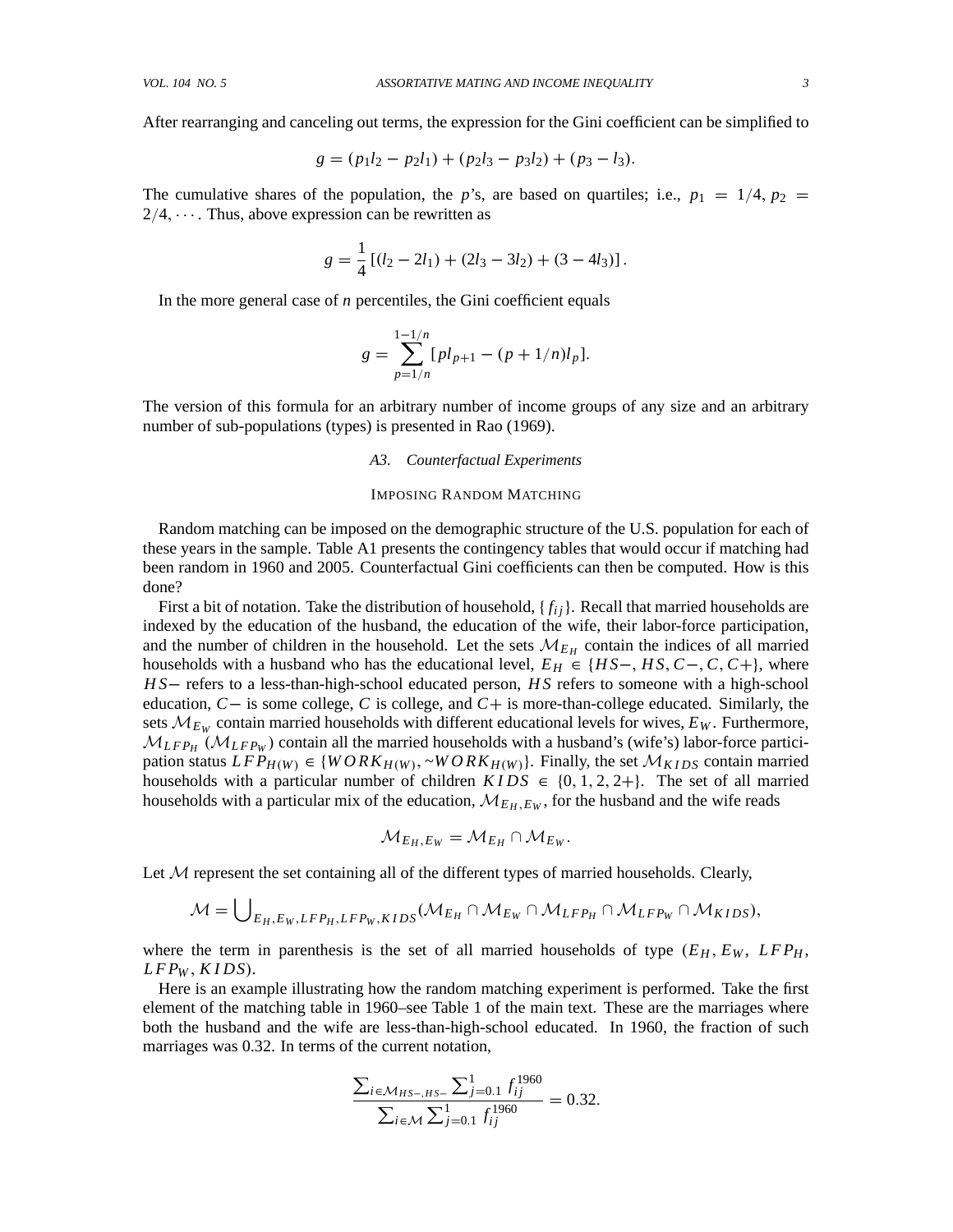*4 PAPERS AND PROCEEDINGS MAY 2014*

Now impose the random matching table entry for type- $(HS-, HS-)$  marriages in 1960; i.e., the first cell of the 1960 panel in Table A1. The fraction of such marriages, if matching in 1960 was random, is 0.21. Denote the counterfactual distribution to be imposed in 1960 by  $\tilde{f}_{ij}^{1960}$ . The following equation must hold for the particular marriage group being discussed

$$
\frac{\sum_{i \in \mathcal{M}_{HS-,HS-}} \sum_{j=0.1}^{1} \tilde{f}_{ij}^{1960}}{\sum_{i \in \mathcal{M}} \sum_{j=0.1}^{1} f_{ij}^{1960}} = 0.21.
$$

The elements in the contingency table refer to the fraction of all married households that a particular type of match between husbands' and wives' educational levels constitutes. The elements in the cells are totals across all income percentiles. The  $f_{ij}$ 's refer to the fraction of all households, married and single, that are of type *i* in income percentile *j*. Therefore, the cells in the contingency table are aggregated over income percentiles (as well as the other non-educational traits characterizing married households). The ratio of the total number of type- $(HS-, HS-)$  marriages under random matching to what occurs in the data is

$$
\frac{\sum_{i \in \mathcal{M}_{HS-,HS-}} \sum_{j=0.1}^{1} \tilde{f}_{ij}^{1960}}{\sum_{i \in \mathcal{M}_{HS-,HS-}} \sum_{j=0.1}^{1} f_{ij}^{1960}} = \frac{0.21}{0.32} = 0.66.
$$

So, under random matching the number of type- $(HS-, HS-)$  marriages is reduced by factor of  $0.66 = 0.21/0.31$ . Assume that this reduction is spread out evenly across all of the income percentiles, or across all of the *j*'s. Therefore, when undertaking the random matching experiment,  $\tilde{f}_{ij}^{1960}$  should be constructed as follows:

$$
\widetilde{f}_{ij}^{1960} = \frac{0.21}{0.31} f_{ij}^{1960}, \text{ for } i \in \mathcal{M}_{HS-,HS-} \text{ and all } j.
$$

A similar scaling operation is performed for each of the other 24 possible matches. Thus, there is a scaling factor specific to each type of marriage (in the contingency table). For all single and divorced people, keep the original fractions; i.e.,  $\tilde{f}_{ij}^{1960} = f_{ij}^{1960}$ .

## IMPOSING RANDOM MATCHING WHILE HOLDING FIXED MARRIED FEMALE LABOR-FORCE **PARTICIPATION**

The impact of random matching on inequality can be interacted with changes in the labor-force participation decisions of married females. The procedure for imposing random matching in 1960 is outlined in the previous section. Suppose that in addition to imposing random matching in 1960, married female labor-force participation is fixed at its 2005 level. How can this be implemented?

The married female labor-force participation rate in 1960 when random matching is imposed is

$$
\frac{\sum_{i \in \mathcal{M}_{WORK_W}} \sum_{j=0.1}^{1} \tilde{f}_{ij}^{1960}}{\sum_{i \in \mathcal{M}} \sum_{j=0.1}^{1} \tilde{f}_{ij}^{1960}} = 0.33,
$$

while the labor-force participation rate in 2005 is

$$
\frac{\sum_{i \in \mathcal{M}_{WORK_W}} \sum_{j=0.1}^{1} f_{ij}^{2005}}{\sum_{i \in \mathcal{M}} \sum_{j=0.1}^{1} f_{ij}^{2005}} = 0.68.
$$

Denote the desired new counterfactual distribution for married households in 1960 by  $\hat{f}_{ij}^{1960}$ , for  $i \in \mathcal{M}$  and all *j*. This new counterfactual distribution for 1960 must give the 2005 married female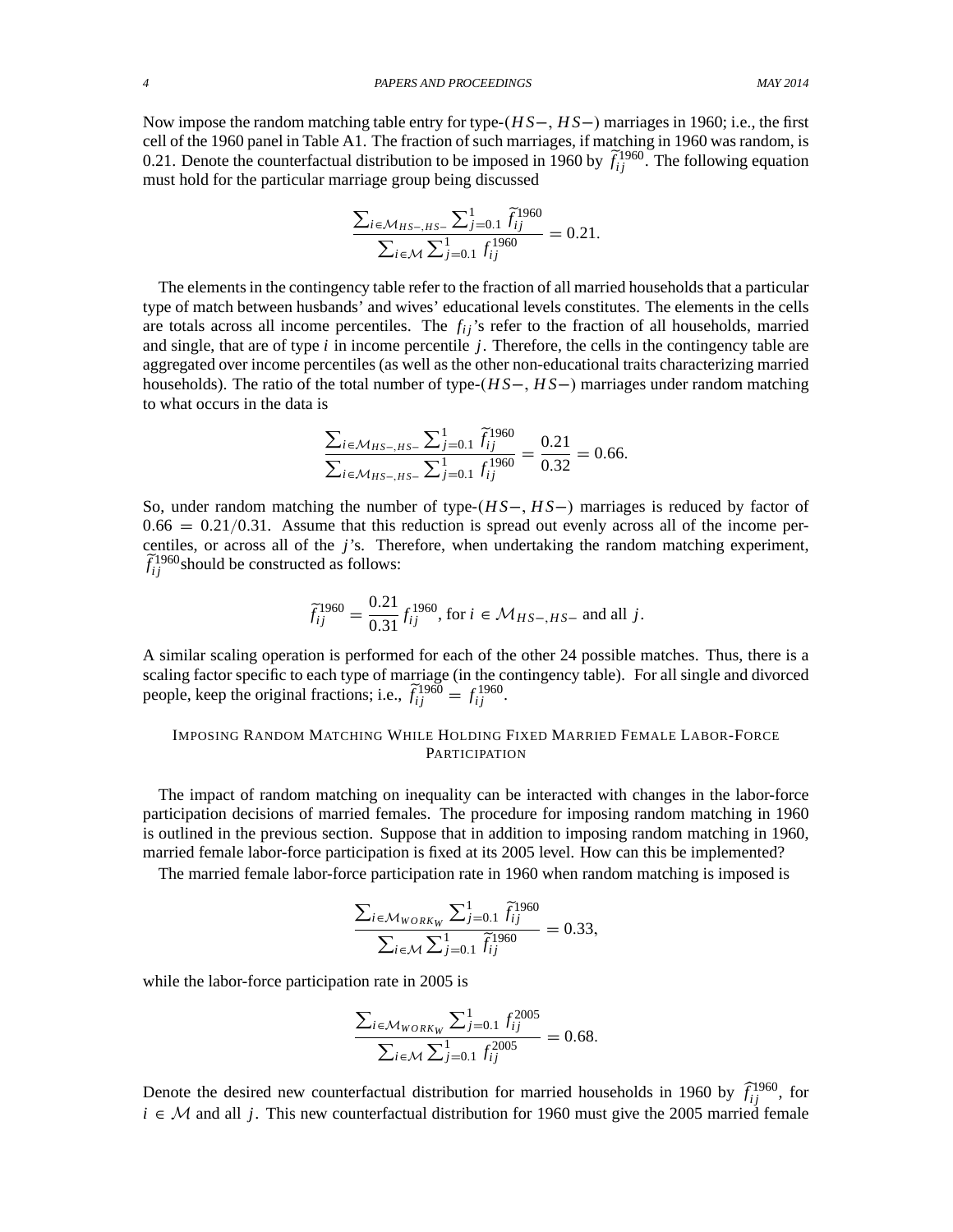labor-force participation rate so

$$
\frac{\sum_{i \in \mathcal{M}_{WORK_W}} \sum_{j=0.1}^{1} \hat{f}_{ij}^{1960}}{\sum_{i \in \mathcal{M}} \sum_{j=0.1}^{1} \hat{f}_{ij}^{1960}} = 0.68.
$$

Bear in mind that the fraction of married people in 1960 does not change in the counterfactual experiments; i.e.,

$$
\sum_{i \in \mathcal{M}} \sum_{j=0,1}^{1} f_{ij}^{1960} = \sum_{i \in \mathcal{M}} \sum_{j=0,1}^{1} \tilde{f}_{ij}^{1960} = \sum_{i \in \mathcal{M}} \sum_{j=0,1}^{1} \tilde{f}_{ij}^{1960}.
$$

Consequently,

$$
\frac{\sum_{i \in \mathcal{M}_{WORK_W}} \sum_{j=0.1}^1 \hat{f}_{ij}^{1960}}{\sum_{i \in \mathcal{M}} \sum_{j=0.1}^1 \hat{f}_{ij}^{1960}} = \frac{0.68}{0.33} \frac{\sum_{i \in \mathcal{M}_{WORK_W}} \sum_{j=0.1}^1 \hat{f}_{ij}^{1960}}{\sum_{i \in \mathcal{M}} \sum_{j=0.1}^1 \hat{f}_{ij}^{1960}} = 0.68.
$$

Imposing a labor-force participation rate from 2005 onto the 1960 counterfactual distribution of random matching amounts to scaling up all  $(i, j)$ -combinations of married households in which women work. On the other hand, the married households in which women do not work should be scaled down so that the total fraction of married households does not change.

Therefore, the counterfactual distribution,  $\{\widehat{f}_{ij}^{1960}\}$ , should be constructed in the following way:

$$
\widehat{f}_{ij}^{1960} = \frac{0.68}{0.33} \widetilde{f}_{ij}^{1960}, \text{ for } i \in \mathcal{M}_{WORK_W} \text{ and all } j,
$$

and

$$
\widehat{f}_{ij}^{1960} = \frac{1 - 0.68}{1 - 0.33} \widetilde{f}_{ij}^{1960}, \text{ for } i \in \mathcal{M}_{\sim WORK_W} \text{ and all } j.
$$

This way the total fraction of married households stays constant,

$$
\sum_{i \in \mathcal{M}} \sum_{j=0,1}^{1} \hat{f}_{ij}^{1960} = \sum_{i \in \mathcal{M}_{WORK_W}} \sum_{j=0,1}^{1} \hat{f}_{ij}^{1960} + \sum_{i \in \mathcal{M}_{\sim WORK_W}} \sum_{j=0,1}^{1} \hat{f}_{ij}^{1960}
$$
\n
$$
= \frac{0.68}{0.33} \sum_{i \in \mathcal{M}_{WORK_W}} \sum_{j=0,1}^{1} \hat{f}_{ij}^{1960} + \frac{1 - 0.68}{1 - 0.33} \sum_{i \in \mathcal{M}_{\sim WORK_W}} \sum_{j=0,1}^{1} \hat{f}_{ij}^{1960}
$$
\n
$$
= 0.68 \sum_{i \in \mathcal{M}} \sum_{j=0,1}^{1} \hat{f}_{ij}^{1960} + (1 - 0.68) \sum_{i \in \mathcal{M}} \sum_{j=0,1}^{1} \hat{f}_{ij}^{1960}
$$
\n
$$
= \sum_{i \in \mathcal{M}} \sum_{j=0,1}^{1} \hat{f}_{ij}^{1960}.
$$

As with the previous counterfactual distribution adjustment, keep the original fractions,  $\hat{f}_{ij}^{1960}$  =  $f_{ij}^{1960}$ , for all single and divorced people.

### *A4. Standardizing Contingency Tables*

Mosteller (1968) suggests that when comparing two contingency tables they should first be standardized so that they both have the same marginal distributions associated with the rows and columns. Take a  $5 \times 5$  table. It can be standardized so that each element of the two marginal distributions is  $1/5$ . This can be done by employing the Sinkhorn-Knopp (1967) algorithm, which iteratively scales each row and column. Standardization preserves the core pattern of association in a contingency table. For example, Tan, Kumar and Srivastava (2004) note that such standardization does not affect the odds ratios in a contingency table, a typical measure used to gauge the pattern of association between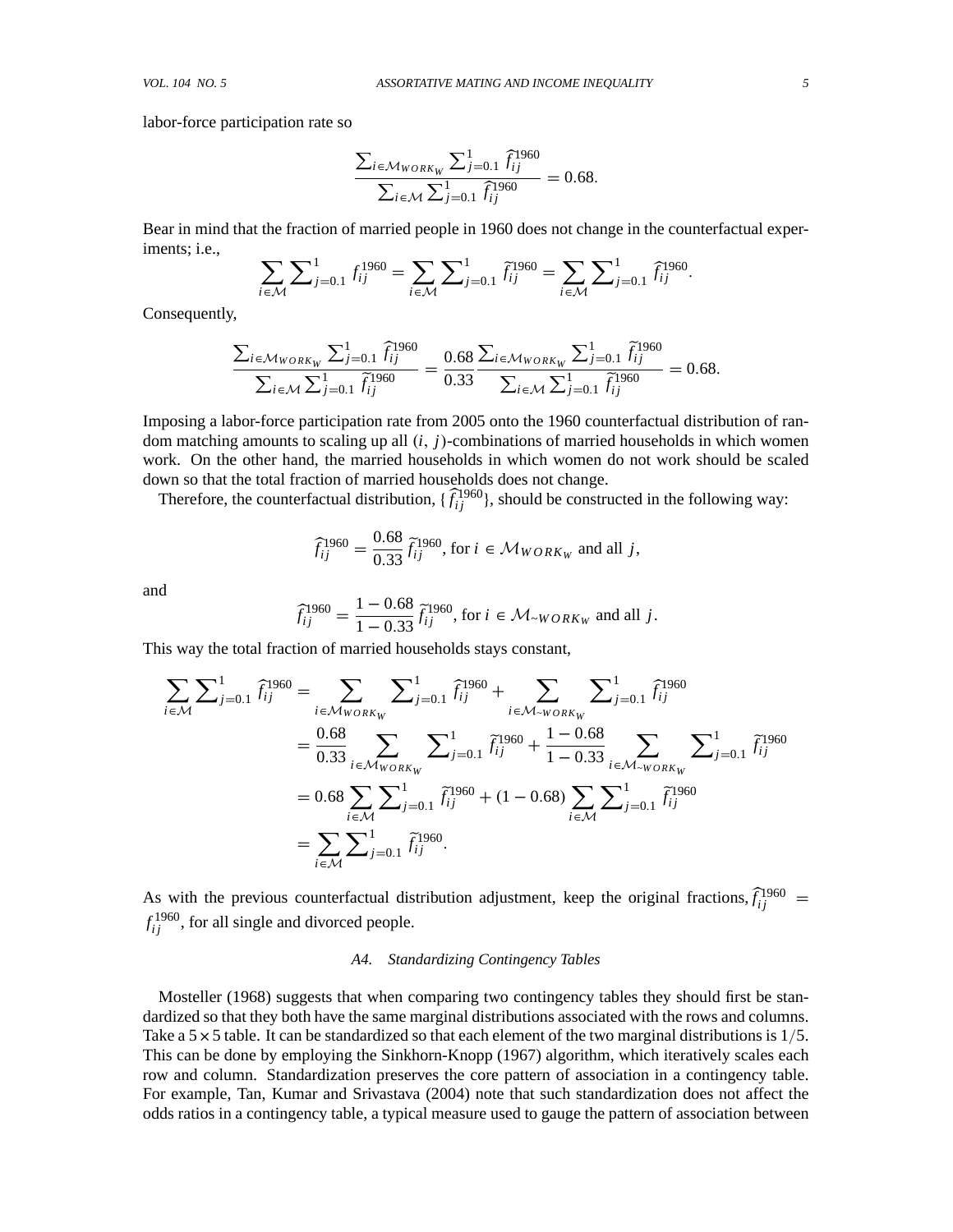variables.

#### SINKHORN-KNOPP (1967) ALGORITHM

- 1) Enter an iteration with a contingency table.
- 2) This contingency table has a marginal distribution associated with the rows (for men) obtained by summing each row along its columns to obtain a total for that row. Divide each row through by 5 times its total. The marginal distribution associated with the rows is now  $(1/5, 1/5, 1/5, 1/5, 1/5).$
- 3) Compute the marginal distribution associated with the columns (for women) by summing each column along its rows to obtain a total for that column. Divide each column through by its 5 times its total.
- 4) Recompute the marginal distribution associated with the rows. It has changed following the previous two steps. Check its distance from the desired marginal distribution  $(1/5, 1/5, 1/5, 1/5, 1/5)$ . If it has reached the desired level of closeness then stop. If not, go back to Step 1.

#### THE STANDARDIZED TABLES

The two resulting standardized tables for 1960 and 2005 are shown in Table A2. The diagonal elements in the 2005 table are larger than in the 1960 one. Assortative mating has increased.

There is no need to standardize the tables so that each element of the marginal distributions is  $1/5$ . One can standardize the 1960 table so that its marginal distributions coincide with those in the data for 2005, or vice versa. This results are shown in Table A3. This way the standardized table for 1960 (2005) can be compared with the one from the data for 2005 (1960). Both tables will have the same 2005 (1960) marginal distributions. By comparing the standardized contingency table for 1960 (Table A.3) with the contingency table from the data for 2005 (see Table 1 in the text) it can be seen that assortative mating has increased. Once again, the diagonal elements are larger in the table for 2005. Likewise, a comparison of the standardized table for 2005 (Table A.3) with the one in the data for 1960 (again, see Table 1 in the text) shows an increase in assortative mating.

#### *A5. A Brief Literature Review*

The increase in assortative mating in the U.S. has also been examined by Hou and Myles (2008), Lam (1997), Qian and Preston (1993), and Schwartz and Mare (2005) to name a few papers. Siow (2013) documents an increase in educational homogamy, but not a general increase in positive assortative matching. Lam (1997) and Schwartz (2010) discuss the relationship between assortative mating and income inequality. Cancian and Reed (1998, 1999) also focus on the role that married female-labor force participation plays in the relationship between assortative mating and income inequality.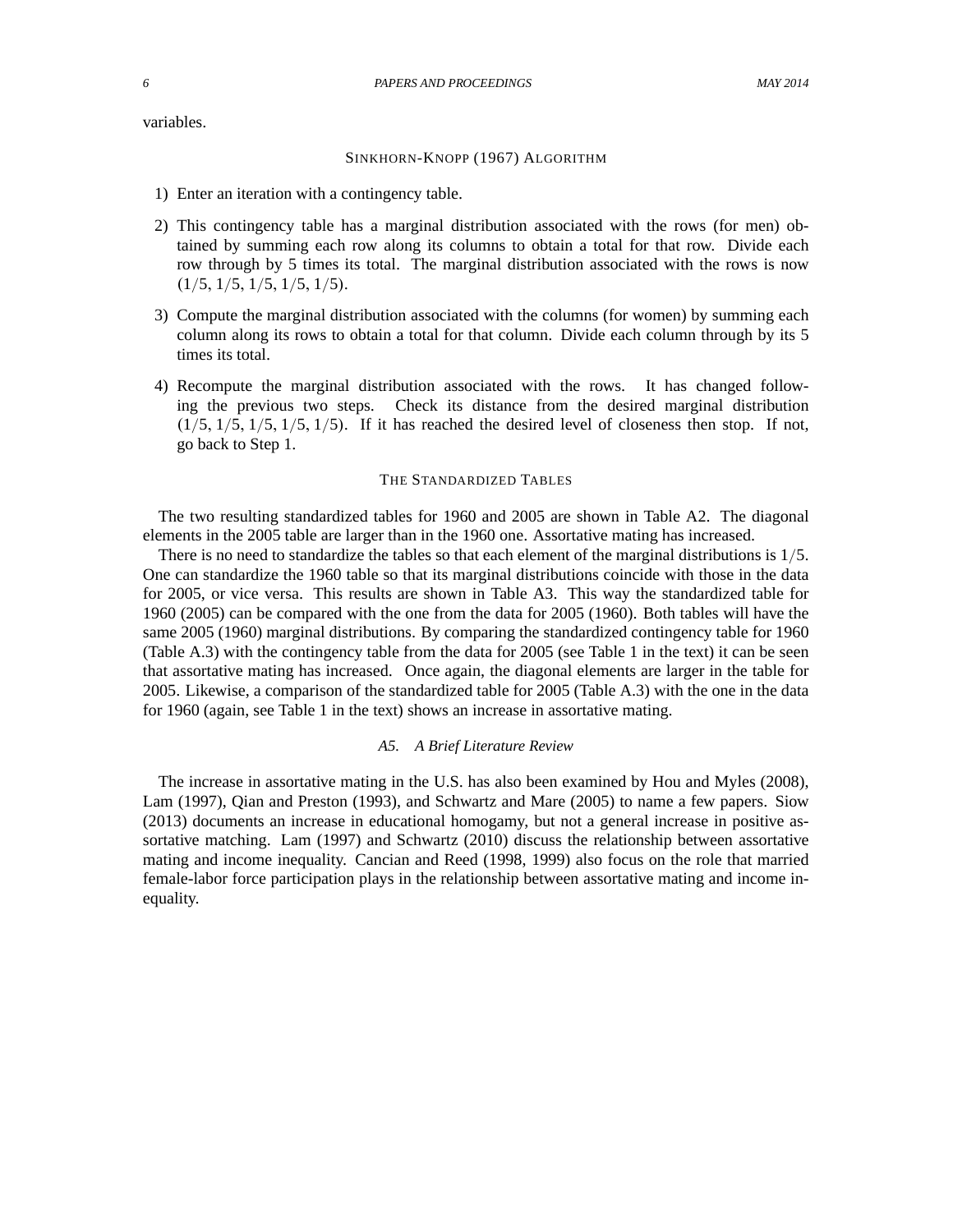| <b>Marital Sorting by Educational Pairing</b> |       |       |       |                             |       |  |  |  |
|-----------------------------------------------|-------|-------|-------|-----------------------------|-------|--|--|--|
| 1960                                          |       |       |       |                             |       |  |  |  |
| Husband                                       |       |       | Wife  |                             |       |  |  |  |
|                                               | $HS-$ | НS    | $C-$  | $\mathcal{C}_{\mathcal{C}}$ | C+    |  |  |  |
| HS-                                           | 0.207 | 0.192 | 0.053 | 0.026                       | 0.008 |  |  |  |
| HS                                            | 0.118 | 0.110 | 0.031 | 0.015                       | 0.004 |  |  |  |
| $C-$                                          | 0.045 | 0.042 | 0.012 | 0.006                       | 0.002 |  |  |  |
| C                                             | 0.030 | 0.028 | 0.008 | 0.004                       | 0.001 |  |  |  |
| $C+$                                          | 0.025 | 0.024 | 0.007 | 0.003                       | 0.001 |  |  |  |
| Marginal, Wives                               | 0.425 | 0.396 | 0.110 | 0.054                       | 0.016 |  |  |  |
| 2005                                          |       |       |       |                             |       |  |  |  |
| HS-                                           | 0.006 | 0.027 | 0.020 | 0.020                       | 0.010 |  |  |  |
| HS                                            | 0.024 | 0.114 | 0.084 | 0.084                       | 0.041 |  |  |  |
| $C-$                                          | 0.015 | 0.073 | 0.054 | 0.053                       | 0.026 |  |  |  |
| C                                             | 0.015 | 0.072 | 0.053 | 0.053                       | 0.026 |  |  |  |
| $C+$                                          | 0.009 | 0.043 | 0.032 | 0.032                       | 0.015 |  |  |  |
| Marginal, Wives                               | 0.070 | 0.329 | 0.242 | 0.241                       | 0.118 |  |  |  |

| TABLE A1—RANDOM MATCHING CONTINGENCY TABLES: MATING BY EDUCATIONAL CLASS |  |
|--------------------------------------------------------------------------|--|
|--------------------------------------------------------------------------|--|

*Note:* Each cell gives the fraction of married households that would lie in the indicated educational pairing between husbands and wives when matching is random.

| <b>Marital Sorting by Educational Pairing</b> |       |           |       |       |       |  |  |
|-----------------------------------------------|-------|-----------|-------|-------|-------|--|--|
| 1960                                          |       |           |       |       |       |  |  |
| Marginal Distributions = $(1/5, \dots, 1/5)$  |       |           |       |       |       |  |  |
| Wife<br>Husband                               |       |           |       |       |       |  |  |
|                                               | $HS-$ | <b>HS</b> | $C$ - | C     | C+    |  |  |
| $HS-$                                         | 0.126 | 0.043     | 0.017 | 0.007 | 0.007 |  |  |
| HS                                            | 0.046 | 0.079     | 0.038 | 0.019 | 0.017 |  |  |
| $C-$                                          | 0.020 | 0.045     | 0.067 | 0.037 | 0.032 |  |  |
| $\mathsf{C}$                                  | 0.005 | 0.023     | 0.047 | 0.081 | 0.043 |  |  |
| $C+$                                          | 0.002 | 0.010     | 0.031 | 0.055 | 0.102 |  |  |
| Marginal Distribution, Wives                  | 1/5   | 1/5       | 1/5   | 1/5   | 1/5   |  |  |
| 2005                                          |       |           |       |       |       |  |  |
| Marginal Distributions = $(1/5, \dots, 1/5)$  |       |           |       |       |       |  |  |
| $HS-$                                         | 0.146 | 0.035     | 0.014 | 0.004 | 0.002 |  |  |
| HS                                            | 0.035 | 0.088     | 0.047 | 0.019 | 0.011 |  |  |
| $C-$                                          | 0.013 | 0.047     | 0.079 | 0.038 | 0.023 |  |  |
| $\mathcal{C}$                                 | 0.004 | 0.021     | 0.039 | 0.082 | 0.054 |  |  |
| $C+$                                          | 0.002 | 0.010     | 0.022 | 0.057 | 0.109 |  |  |
| Marginal Distribution, Wives                  | 1/5   | 1/5       | 1/5   | 1/5   | 1/5   |  |  |

| TABLE A2—STANDARDIZED CONTINGENCY TABLES: ASSORTATIVE MATING BY EDUCATIONAL CLASS |
|-----------------------------------------------------------------------------------|
|-----------------------------------------------------------------------------------|

*Note:* The upper panel shows the contingency table for 1960 when it has been normalized using the Sinkhorn-Knopp algorithm so that each element of marginal distributions over education for men and women equals 1/5. The lower panel shows the same thing for 2005.